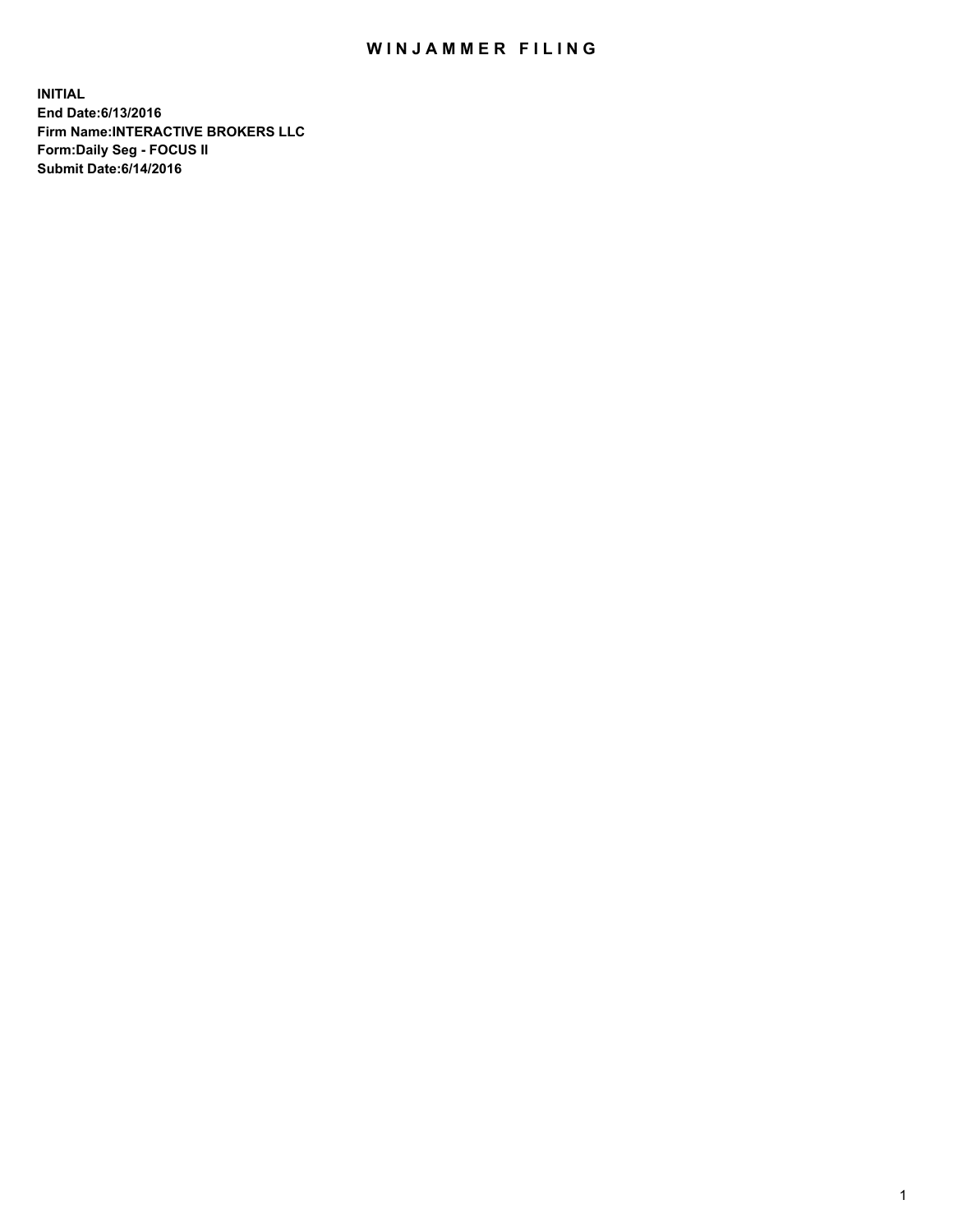## **INITIAL End Date:6/13/2016 Firm Name:INTERACTIVE BROKERS LLC Form:Daily Seg - FOCUS II Submit Date:6/14/2016 Daily Segregation - Cover Page**

| Name of Company<br><b>Contact Name</b><br><b>Contact Phone Number</b><br><b>Contact Email Address</b>                                                                                                                                                                                                                          | <b>INTERACTIVE BROKERS LLC</b><br><b>James Menicucci</b><br>203-618-8085<br>jmenicucci@interactivebrokers.c<br>om |
|--------------------------------------------------------------------------------------------------------------------------------------------------------------------------------------------------------------------------------------------------------------------------------------------------------------------------------|-------------------------------------------------------------------------------------------------------------------|
| FCM's Customer Segregated Funds Residual Interest Target (choose one):<br>a. Minimum dollar amount: ; or<br>b. Minimum percentage of customer segregated funds required:% ; or<br>c. Dollar amount range between: and; or<br>d. Percentage range of customer segregated funds required between: % and %.                       | $\overline{\mathbf{0}}$<br>0<br>155,000,000 245,000,000<br>00                                                     |
| FCM's Customer Secured Amount Funds Residual Interest Target (choose one):<br>a. Minimum dollar amount: ; or<br>b. Minimum percentage of customer secured funds required:%; or<br>c. Dollar amount range between: and; or<br>d. Percentage range of customer secured funds required between: % and %.                          | $\overline{\mathbf{0}}$<br>0<br>80,000,000 120,000,000<br>0 <sub>0</sub>                                          |
| FCM's Cleared Swaps Customer Collateral Residual Interest Target (choose one):<br>a. Minimum dollar amount: ; or<br>b. Minimum percentage of cleared swaps customer collateral required:% ; or<br>c. Dollar amount range between: and; or<br>d. Percentage range of cleared swaps customer collateral required between:% and%. | $\overline{\mathbf{0}}$<br>$\underline{\mathbf{0}}$<br>0 <sub>0</sub><br>0 <sub>0</sub>                           |

Attach supporting documents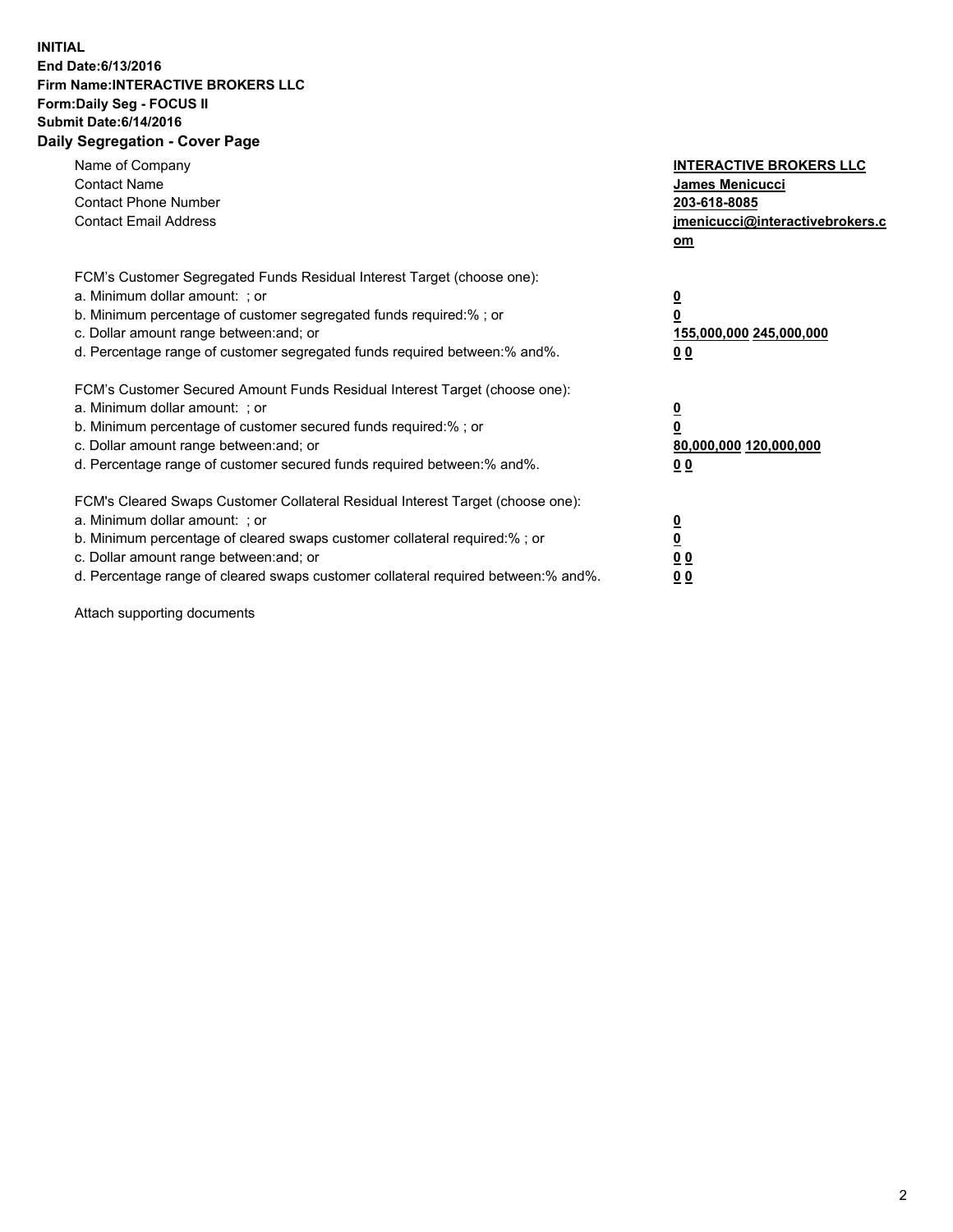## **INITIAL End Date:6/13/2016 Firm Name:INTERACTIVE BROKERS LLC Form:Daily Seg - FOCUS II Submit Date:6/14/2016 Daily Segregation - Secured Amounts**

|     | Daily Jegregation - Jeculed Aniounts                                                                                                 |                                  |
|-----|--------------------------------------------------------------------------------------------------------------------------------------|----------------------------------|
|     | Foreign Futures and Foreign Options Secured Amounts                                                                                  |                                  |
|     | Amount required to be set aside pursuant to law, rule or regulation of a foreign                                                     | $0$ [7305]                       |
|     | government or a rule of a self-regulatory organization authorized thereunder                                                         |                                  |
| 1.  | Net ledger balance - Foreign Futures and Foreign Option Trading - All Customers                                                      |                                  |
|     | A. Cash                                                                                                                              | 303,771,876 [7315]               |
|     | B. Securities (at market)                                                                                                            | 0 [7317]                         |
| 2.  | Net unrealized profit (loss) in open futures contracts traded on a foreign board of trade                                            | 2,068,173 [7325]                 |
| 3.  | Exchange traded options                                                                                                              |                                  |
|     | a. Market value of open option contracts purchased on a foreign board of trade                                                       | 41,549 [7335]                    |
|     | b. Market value of open contracts granted (sold) on a foreign board of trade                                                         | $-58,369$ [7337]                 |
| 4.  | Net equity (deficit) (add lines 1.2. and 3.)                                                                                         | 305,823,229 [7345]               |
| 5.  | Account liquidating to a deficit and account with a debit balances - gross amount                                                    | 63,111 [7351]                    |
|     | Less: amount offset by customer owned securities                                                                                     | 0 [7352] 63,111 [7354]           |
| 6.  | Amount required to be set aside as the secured amount - Net Liquidating Equity                                                       | 305,886,340 [7355]               |
|     | Method (add lines 4 and 5)                                                                                                           |                                  |
| 7.  | Greater of amount required to be set aside pursuant to foreign jurisdiction (above) or line                                          | 305,886,340 [7360]               |
|     | 6.                                                                                                                                   |                                  |
|     | FUNDS DEPOSITED IN SEPARATE REGULATION 30.7 ACCOUNTS                                                                                 |                                  |
| 1.  | Cash in banks                                                                                                                        |                                  |
|     | A. Banks located in the United States                                                                                                | 3,700,000 [7500]                 |
|     | B. Other banks qualified under Regulation 30.7                                                                                       | 0 [7520] 3,700,000 [7530]        |
| 2.  | Securities                                                                                                                           |                                  |
|     | A. In safekeeping with banks located in the United States                                                                            | 358,170,950 [7540]               |
|     | B. In safekeeping with other banks qualified under Regulation 30.7                                                                   | 0 [7560] 358,170,950 [7570]      |
| 3.  | Equities with registered futures commission merchants                                                                                |                                  |
|     | A. Cash                                                                                                                              | $0$ [7580]                       |
|     | <b>B.</b> Securities                                                                                                                 | $0$ [7590]                       |
|     | C. Unrealized gain (loss) on open futures contracts                                                                                  | $0$ [7600]                       |
|     | D. Value of long option contracts                                                                                                    | $0$ [7610]                       |
|     | E. Value of short option contracts                                                                                                   | 0 [7615] 0 [7620]                |
| 4.  | Amounts held by clearing organizations of foreign boards of trade                                                                    |                                  |
|     | A. Cash                                                                                                                              | $0$ [7640]                       |
|     | <b>B.</b> Securities                                                                                                                 | $0$ [7650]                       |
|     | C. Amount due to (from) clearing organization - daily variation                                                                      | $0$ [7660]                       |
|     | D. Value of long option contracts                                                                                                    | $0$ [7670]                       |
|     | E. Value of short option contracts                                                                                                   | 0 [7675] 0 [7680]                |
| 5.  | Amounts held by members of foreign boards of trade                                                                                   |                                  |
|     | A. Cash                                                                                                                              | 66,552,428 [7700]                |
|     | <b>B.</b> Securities                                                                                                                 | $0$ [7710]                       |
|     | C. Unrealized gain (loss) on open futures contracts                                                                                  | -601,876 [7720]                  |
|     | D. Value of long option contracts                                                                                                    | 41,547 [7730]                    |
| 6.  | E. Value of short option contracts<br>Amounts with other depositories designated by a foreign board of trade                         | -58,368 [7735] 65,933,731 [7740] |
| 7.  |                                                                                                                                      | 0 [7760]                         |
| 8.  | Segregated funds on hand                                                                                                             | $0$ [7765]                       |
| 9.  | Total funds in separate section 30.7 accounts<br>Excess (deficiency) Set Aside for Secured Amount (subtract line 7 Secured Statement | 427,804,681 [7770]               |
|     | Page 1 from Line 8)                                                                                                                  | 121,918,341 [7380]               |
| 10. | Management Target Amount for Excess funds in separate section 30.7 accounts                                                          | 80,000,000 [7780]                |
| 11. | Excess (deficiency) funds in separate 30.7 accounts over (under) Management Target                                                   | 41,918,341 [7785]                |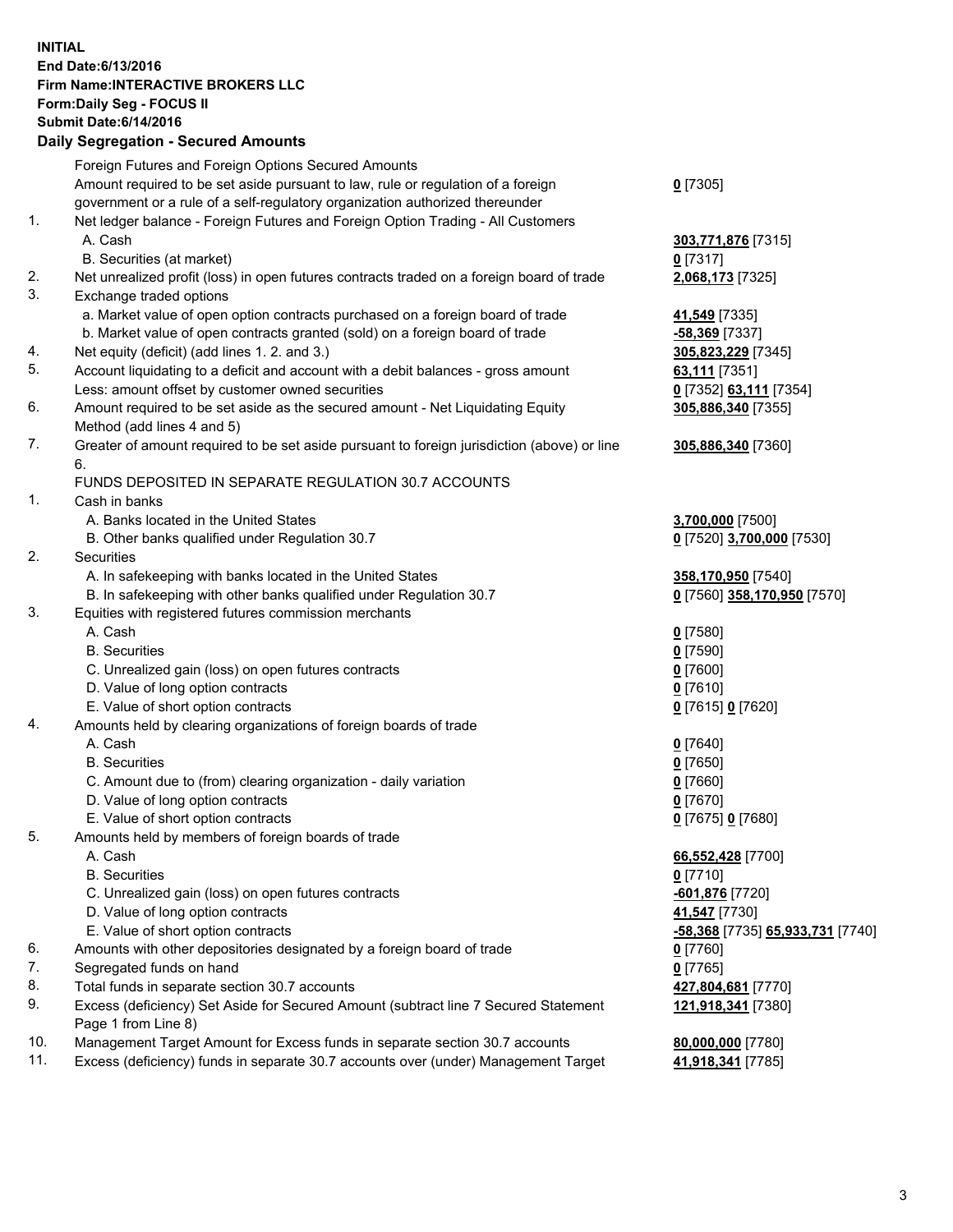**INITIAL End Date:6/13/2016 Firm Name:INTERACTIVE BROKERS LLC Form:Daily Seg - FOCUS II Submit Date:6/14/2016 Daily Segregation - Segregation Statement** SEGREGATION REQUIREMENTS(Section 4d(2) of the CEAct) 1. Net ledger balance A. Cash **2,799,046,451** [7010] B. Securities (at market) **0** [7020] 2. Net unrealized profit (loss) in open futures contracts traded on a contract market **41,169,735** [7030] 3. Exchange traded options A. Add market value of open option contracts purchased on a contract market **220,344,201** [7032] B. Deduct market value of open option contracts granted (sold) on a contract market **-308,436,924** [7033] 4. Net equity (deficit) (add lines 1, 2 and 3) **2,752,123,463** [7040] 5. Accounts liquidating to a deficit and accounts with debit balances - gross amount **149,896** [7045] Less: amount offset by customer securities **0** [7047] **149,896** [7050] 6. Amount required to be segregated (add lines 4 and 5) **2,752,273,359** [7060] FUNDS IN SEGREGATED ACCOUNTS 7. Deposited in segregated funds bank accounts A. Cash **209,307,889** [7070] B. Securities representing investments of customers' funds (at market) **1,693,751,750** [7080] C. Securities held for particular customers or option customers in lieu of cash (at market) **0** [7090] 8. Margins on deposit with derivatives clearing organizations of contract markets A. Cash **92,454,580** [7100] B. Securities representing investments of customers' funds (at market) **1,066,562,301** [7110] C. Securities held for particular customers or option customers in lieu of cash (at market) **0** [7120] 9. Net settlement from (to) derivatives clearing organizations of contract markets **-2,133,093** [7130] 10. Exchange traded options A. Value of open long option contracts **220,335,483** [7132] B. Value of open short option contracts **-308,428,156** [7133] 11. Net equities with other FCMs A. Net liquidating equity **0** [7140] B. Securities representing investments of customers' funds (at market) **0** [7160] C. Securities held for particular customers or option customers in lieu of cash (at market) **0** [7170] 12. Segregated funds on hand **0** [7150] 13. Total amount in segregation (add lines 7 through 12) **2,971,850,754** [7180] 14. Excess (deficiency) funds in segregation (subtract line 6 from line 13) **219,577,395** [7190] 15. Management Target Amount for Excess funds in segregation **155,000,000** [7194] **64,577,395** [7198]

16. Excess (deficiency) funds in segregation over (under) Management Target Amount Excess